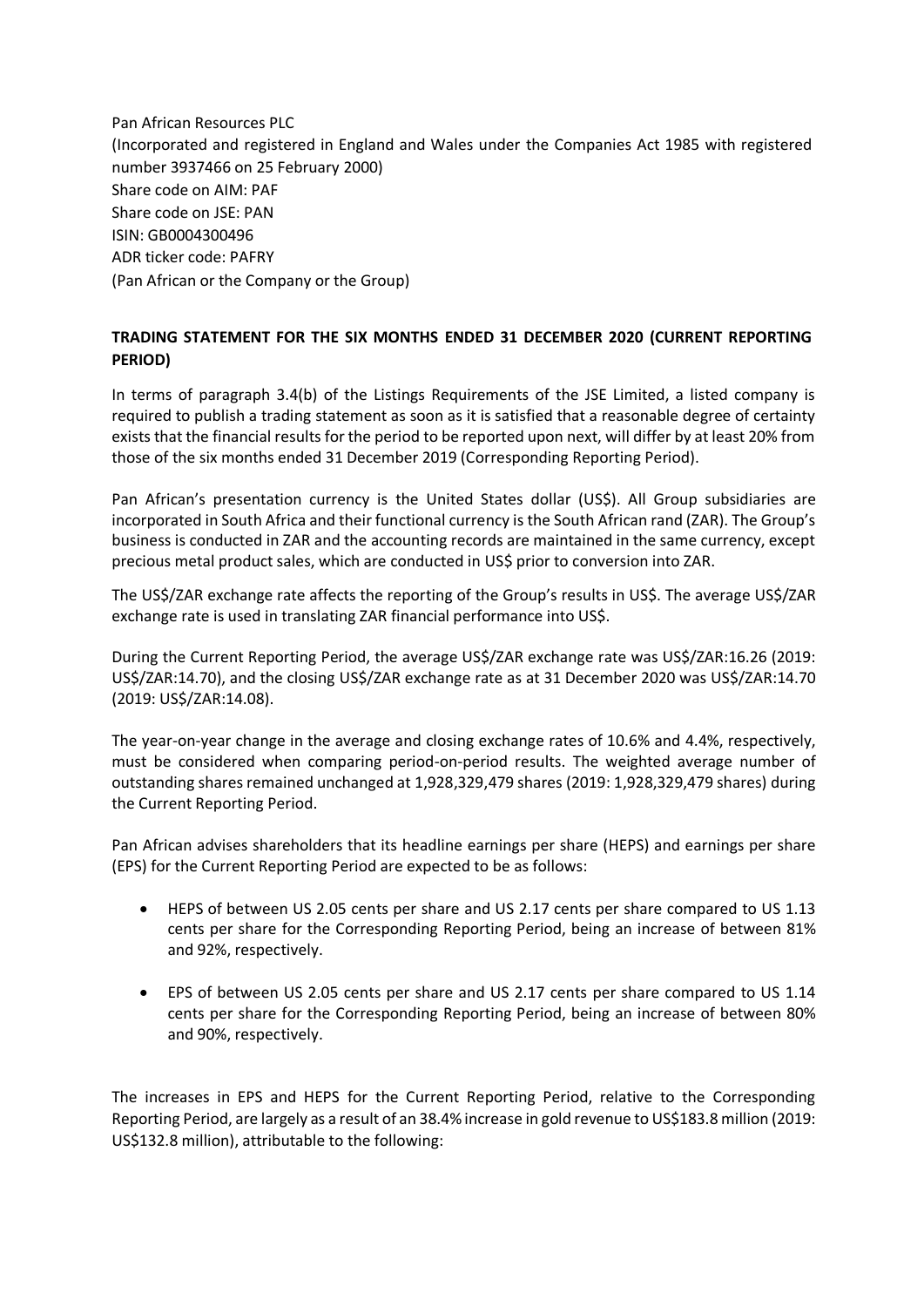- the average US\$ gold price received increased by 27.4% to US\$1,865/oz (2019: US\$1,464/oz); and
- gold sold increased by 8.6% to 98,386oz (2019: 90,602oz).

The financial information contained in this announcement has neither been reviewed nor audited by the Company's auditors. The Group's interim results for the six months ended 31 December 2020 will be released on 16 February 2021.

## Rosebank

8 February 2021

For further information on Pan African, please visit the Company's website at

[www.panafricanresources.com](http://www.panafricanresources.com/)

| Contact information                        |                                    |
|--------------------------------------------|------------------------------------|
| Corporate Office                           | <b>Registered Office</b>           |
| The Firs Office Building                   | Suite 31                           |
| 2nd Floor, Office 204                      | Second Floor                       |
| <b>Corner Cradock and Biermann Avenues</b> | 107 Cheapside                      |
| Rosebank, Johannesburg                     | London                             |
| South Africa                               | EC2V 6DN                           |
| Office: +27 (0) 11 243 2900                | United Kingdom                     |
| info@paf.co.za                             | Office: +44 (0) 20 7796 8644       |
| Cobus Loots                                | Deon Louw                          |
| Pan African Resources PLC                  | Pan African Resources PLC          |
| Chief executive officer                    | <b>Financial director</b>          |
| Office: +27 (0) 11 243 2900                | Office: +27 (0) 11 243 2900        |
| Phil Dexter/Jane Kirton                    | Ross Allister/David McKeown        |
| St James's Corporate Services Limited      | Peel Hunt LLP                      |
| Company secretary                          | Nominated Adviser and Joint Broker |
| Office: +44 (0) 20 7796 8644               | Office: +44 (0) 20 7418 8900       |